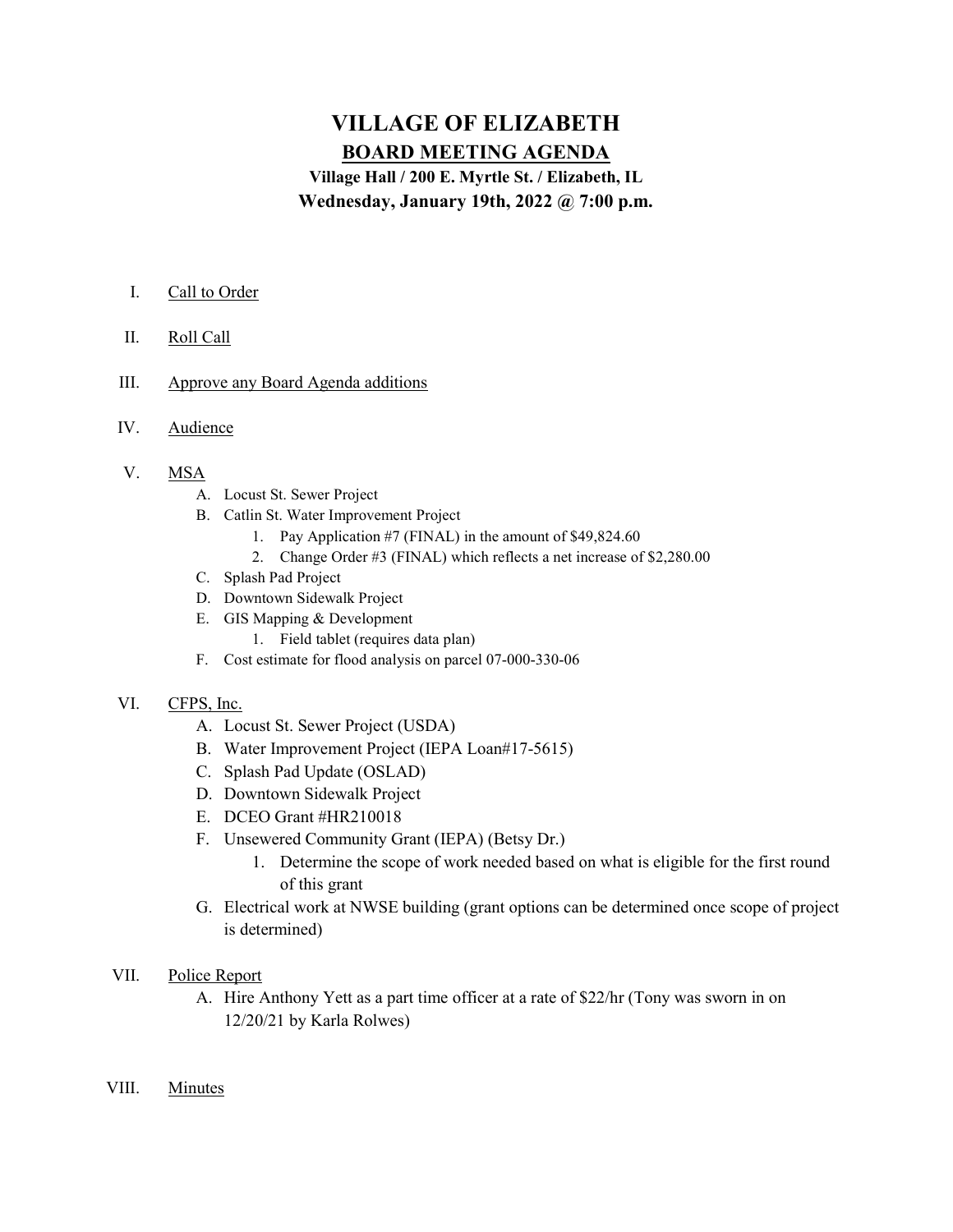- A. Regular / December 2021
- IX. Consent Agenda
	- A. TIF Redevelopment Agreement for Highway 20 Brewing Co. LLC (20% reimbursement for a total of \$7,856.31 payout over 3 years beginning in 2022) and accompanying ordinance
	- B. Pay increase for James Mensendike and Duane Brotherton of \$1/hr to go into effect on payroll dated 1/19

## X. Finances

- A. Treasurer's Report
- B. Payment of Bills
- C. Budget (Schedule a quarterly meeting in February)
- XI. Committee Reports
	- A. Public Works
		- 1. Gary Klepack water softener
	- B. Administrative
	- C. Economic Development

## XII. Attorney Comments

- A. 407 W. Catlin St.
- B. Lutheran Church Easement (as of 1/12/22 Eagle Point Solar is still looking for someone to do the survey so that they can get the legal description to us in order for the Village to grant a utility easement)
- C. Surplus of Blue Truck
- XIII. Old Business (Other than Committee Mtg Minutes/Consent Agenda) A. Mapping Project
- XIV. New Business (Other than Committee Mtg Minutes/Consent Agenda)
	- A. IMRF resolution (OPTIONAL) (IMRF form 6.72) to allow IMRF compensation on employee paid insurance premiums
	- B. Discussion on levying the Village IMRF contribution (currently 8.07% of gross wages)
	- C. Discussion on a Village Zoning Ordinance (would need building inspector; review examples other communities use; public hearing)
	- D. Discussion on purchasing the land between the Village burn pile and Sewer plant (see aerial map)
	- E. AmeriCorps (see print out)
- XV. Mayor's Comments
	- A. Ribbon Cutting for Lola's Deli 1/24 at 1:00
	- B. Money for Mapping Project